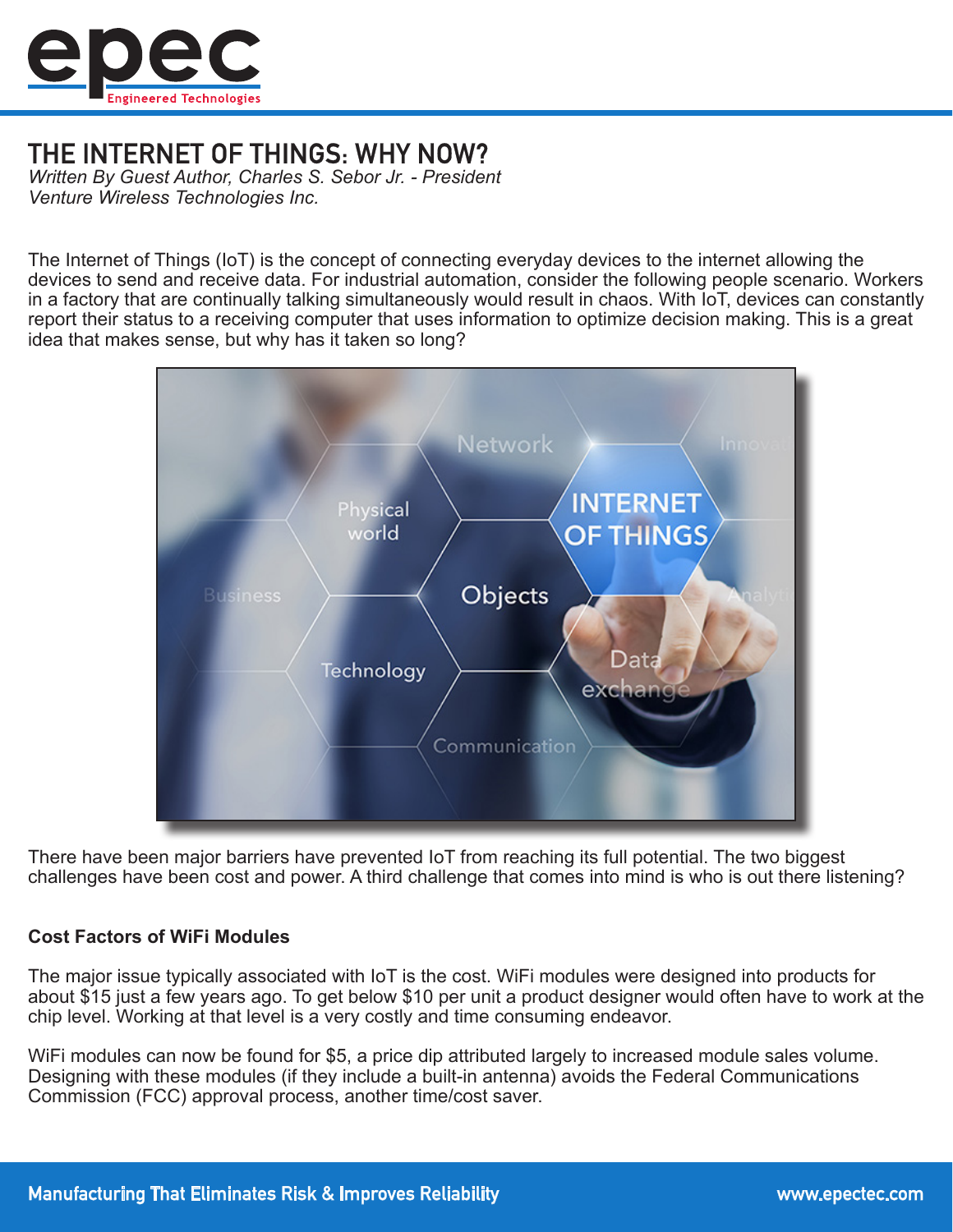

## **Powering Wireless Technologies**

With the issue of cost aside, let's discuss the issue of power. Specifically the focus is on Bluetooth Smart wireless technology. A lot of designs could not go wireless because the battery life would be too short. The solution has not proved to be an improvement of the battery power source. It has been very elusive for a very long time. Instead, power usage has been reduced drastically by improved silicon design. For an example, take this [Bluetooth Smart module design from Dialogue Semiconductor:](http://www.dialog-semiconductor.com/media-centre/press-releases/press-releases-details/2013/05/21/dialog-semiconductor-introduces-the-world-s-lowest-power-bluetooth-smart-chip)

"A 225mAh coin-cell battery in a product sending 20 bytes of data per second would last 4 years and 5 months in comparison to just 2 years with previous generations of Bluetooth Smart technology."

## **Who is Listening?**

IoT proliferation requires one more piece to the wireless puzzle, a listener. There are [more wireless devices](http://www.independent.co.uk/life-style/gadgets-and-tech/news/there-are-officially-more-mobile-devices-than-people-in-the-world-9780518.html)  [on this planet than there are people,](http://www.independent.co.uk/life-style/gadgets-and-tech/news/there-are-officially-more-mobile-devices-than-people-in-the-world-9780518.html) with the total coming in at over 7 billion. The big three in this unwired world are cellphones, Bluetooth, and WiFi. IoT devices use all three methods as needed, as they each offer specific benefits and come with specific limitations. It is clear that a winner is emerging.

Cellphone coverage is extensive but can prove to be spotty. Even certain nearby locations may suffer limited access. Their broad blanket of coverage does come at a cost. Users pay for data transfer, whether it's for a family or for a factory. Bluetooth communication is the easiest connection to establish, requiring a quick negotiation process to establish a one-to-one link. But that is what it is best at, one-to-one.



**Figure 1:** Portable device controlled by a smart watch through Bluetooth connection.